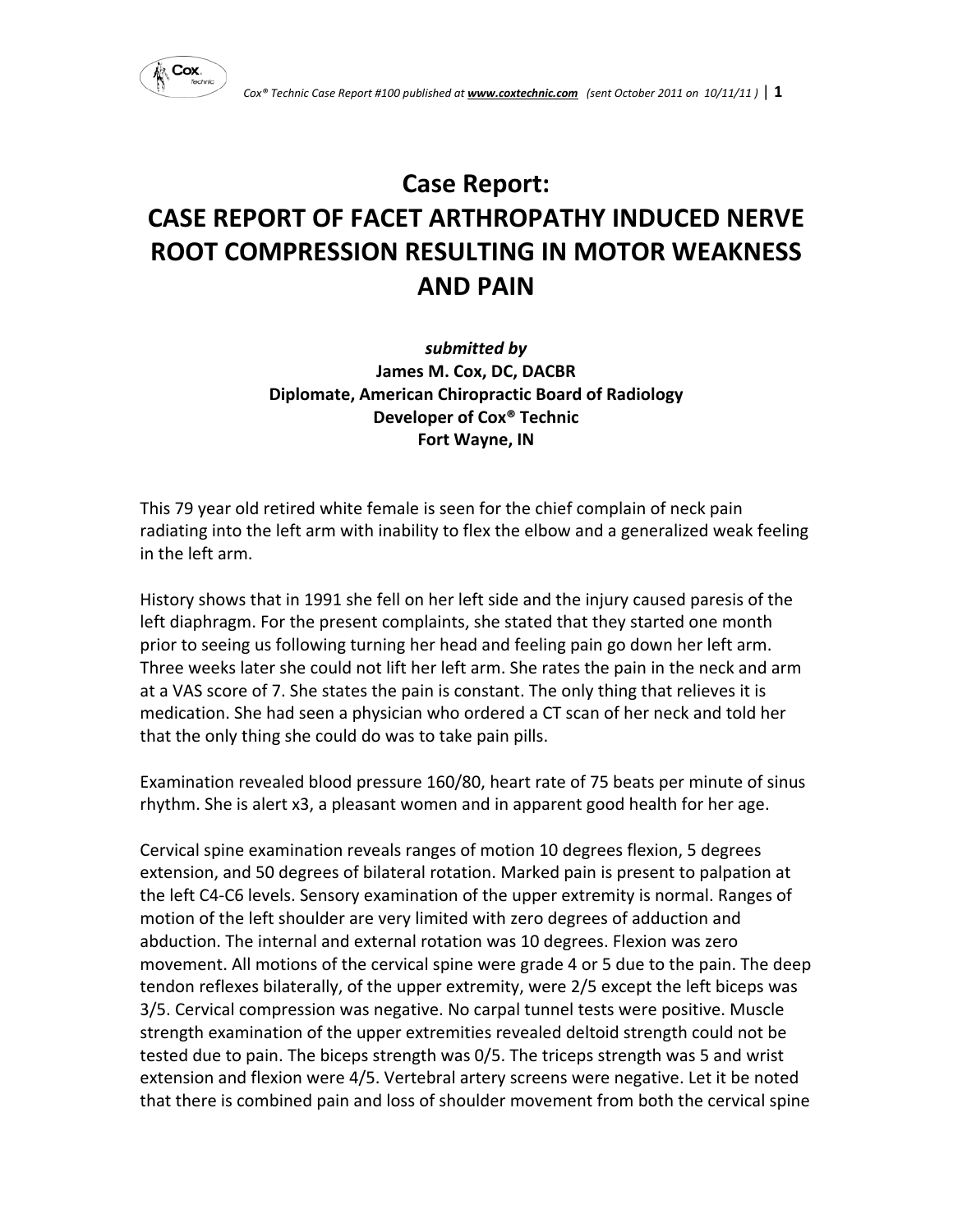

stenosis and rotator cuff disease. Our task is differentiating, to the best of clinical ability, the contribution of each to the clinical presentation.

A note in this case is that prior to seeing us she had visited a chiropractor who used the pro‐adjuster several times without benefit and finally decided to send her for x‐rays. She was referred to a physiatrist who told her to take pain pills. This patient has also had coronary bypass surgery in 2008.

# **DIAGNOSTIC IMAGING**



Figure 1. Note the degenerative disc changes of the C5‐7 levels and the anterior head carriage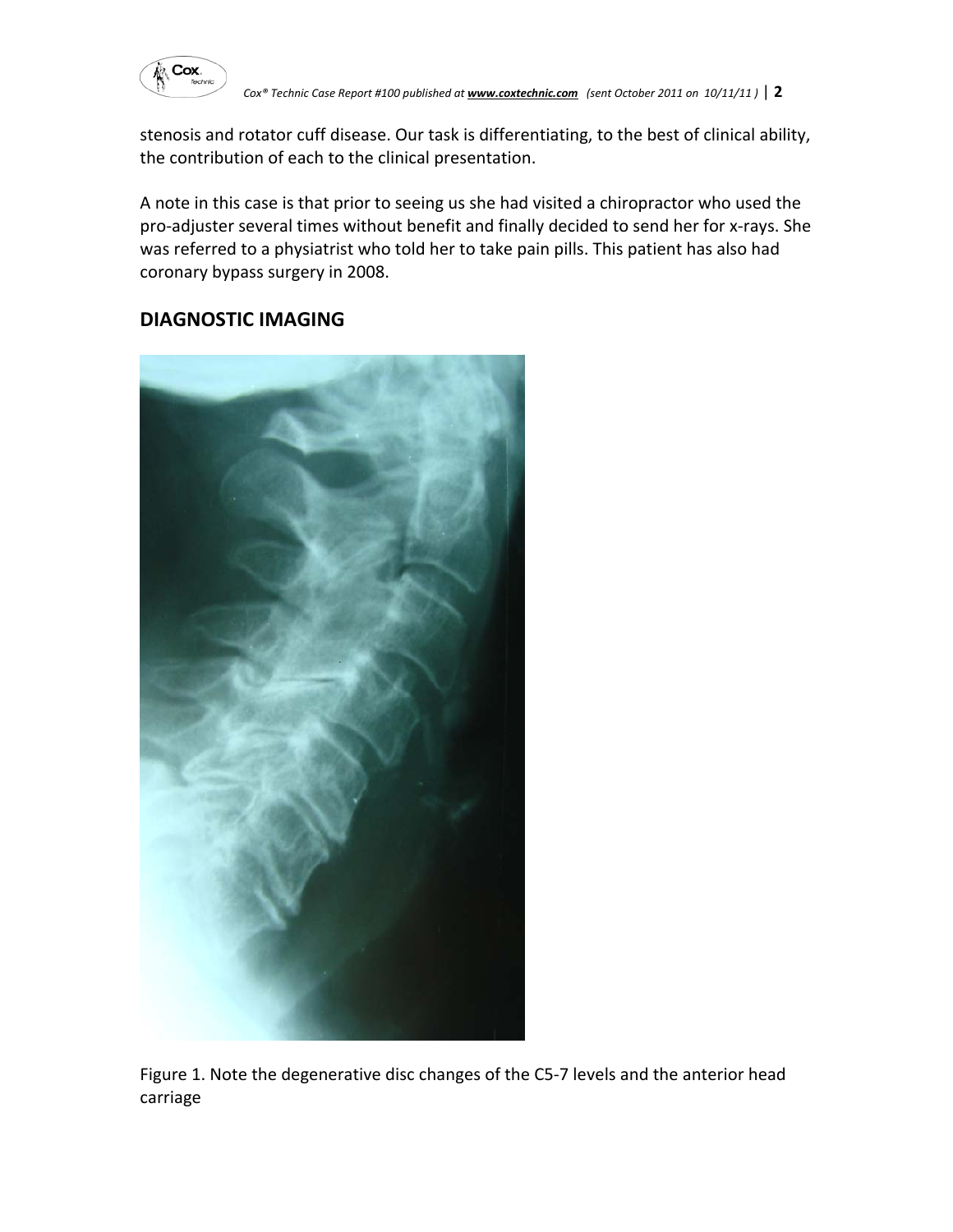



Figure 2. Note the upper thoracic levoscoliosis and dextroscoliosis of the cervical spine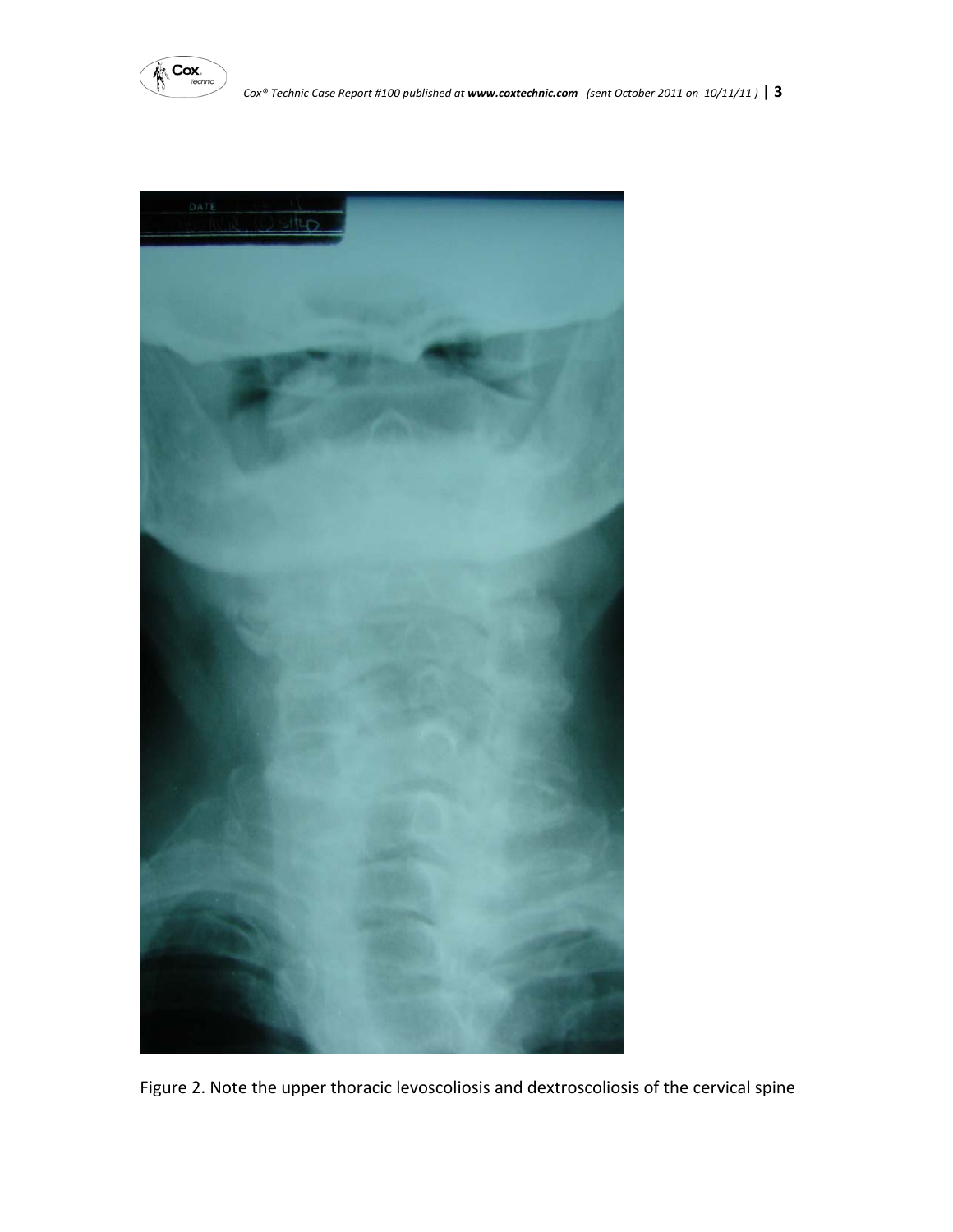



Figure 3. Note the degenerative disc changes from C4 through T1 with the C5‐6 posterior endplate hypertrophy into the vertebral canal producing sagittal vertebral canal stenosis. There is almost total loss of the C5‐7 disc spaces. Also note the anterolisthesis of C3 on C4 suggesting instability of this motion segment. The C4‐5 disc space also shows marked posterior endplate hypertrophy of the posterior superior endplate of C5.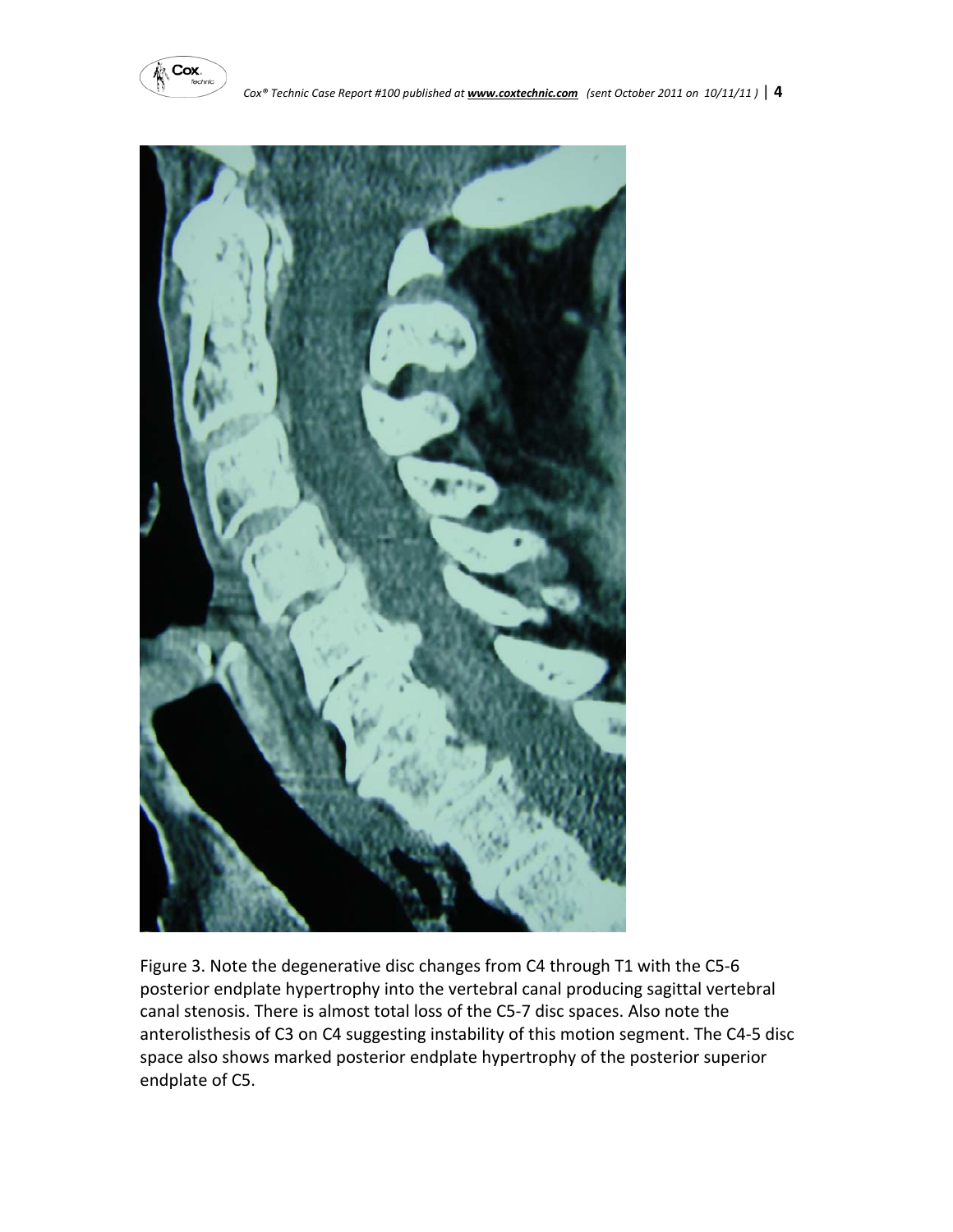



Figure 4. Compare the right and left sided facet joint structures and appreciate the hypertrophic facet changes on the left side (see long arrow) and the narrowing of the osseoligamentous canal (intervertebral foramen) as shown on the arrowhead. The same changes are seen at both the C5‐6 and C6‐7 levels on the left side which is the side of pain and motor weakness.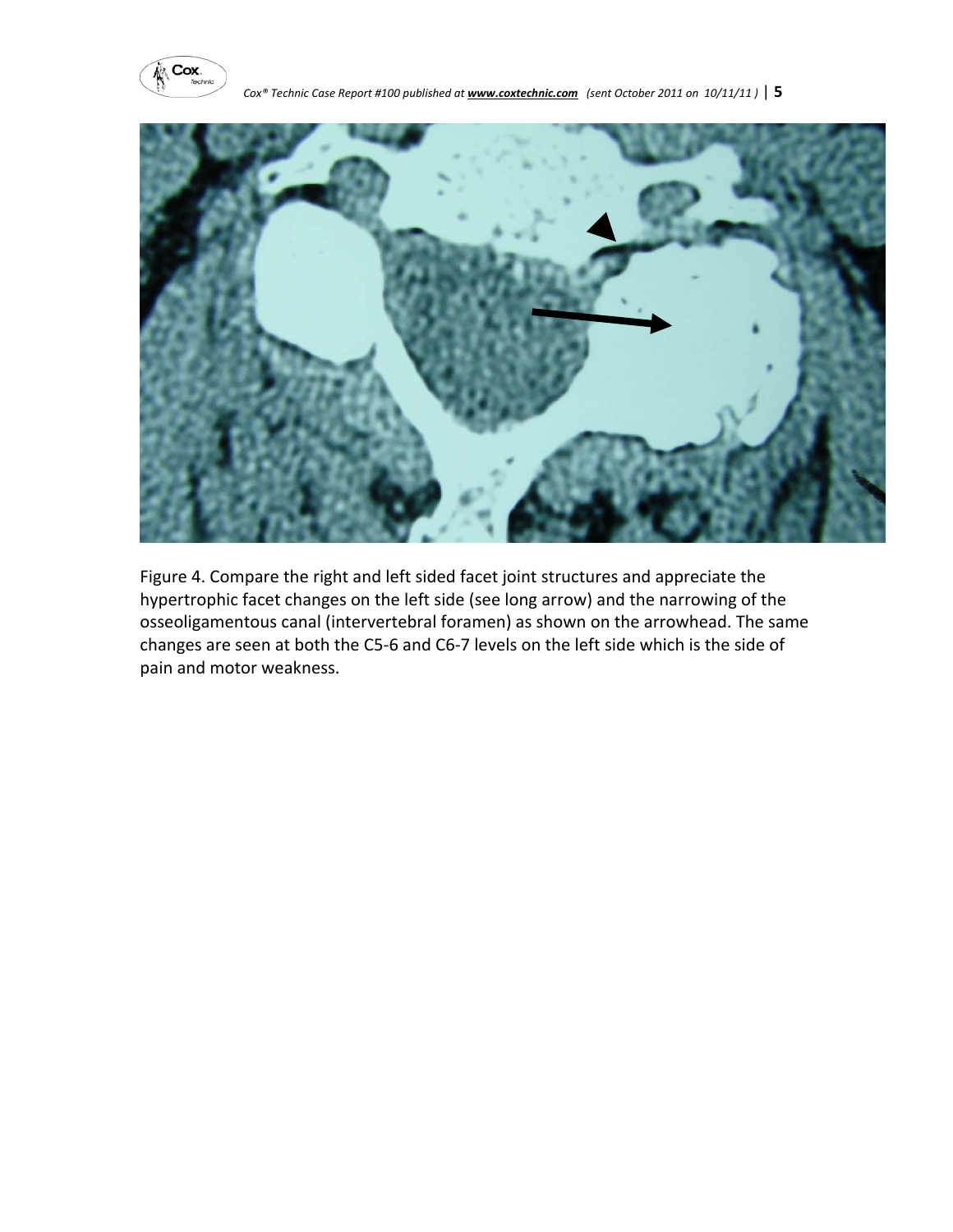



Figure 5. Not the sternal sutures from cardiac bypass surgery and the elevation of the left diaphragm (see arrow) compared to the right side. This is due to paresis of the diaphragm by phrenic nerve trauma many years prior to this episode of left arm pain and weakness. Note the magenblase of the stomach high in the chest. This eventration of the diaphragm makes treatment difficult as this patient cannot lie on her abdomen for long y axis distraction due to dyspnea, so an improvised supine lying technic was used to administer flexion distraction and long y axis distraction.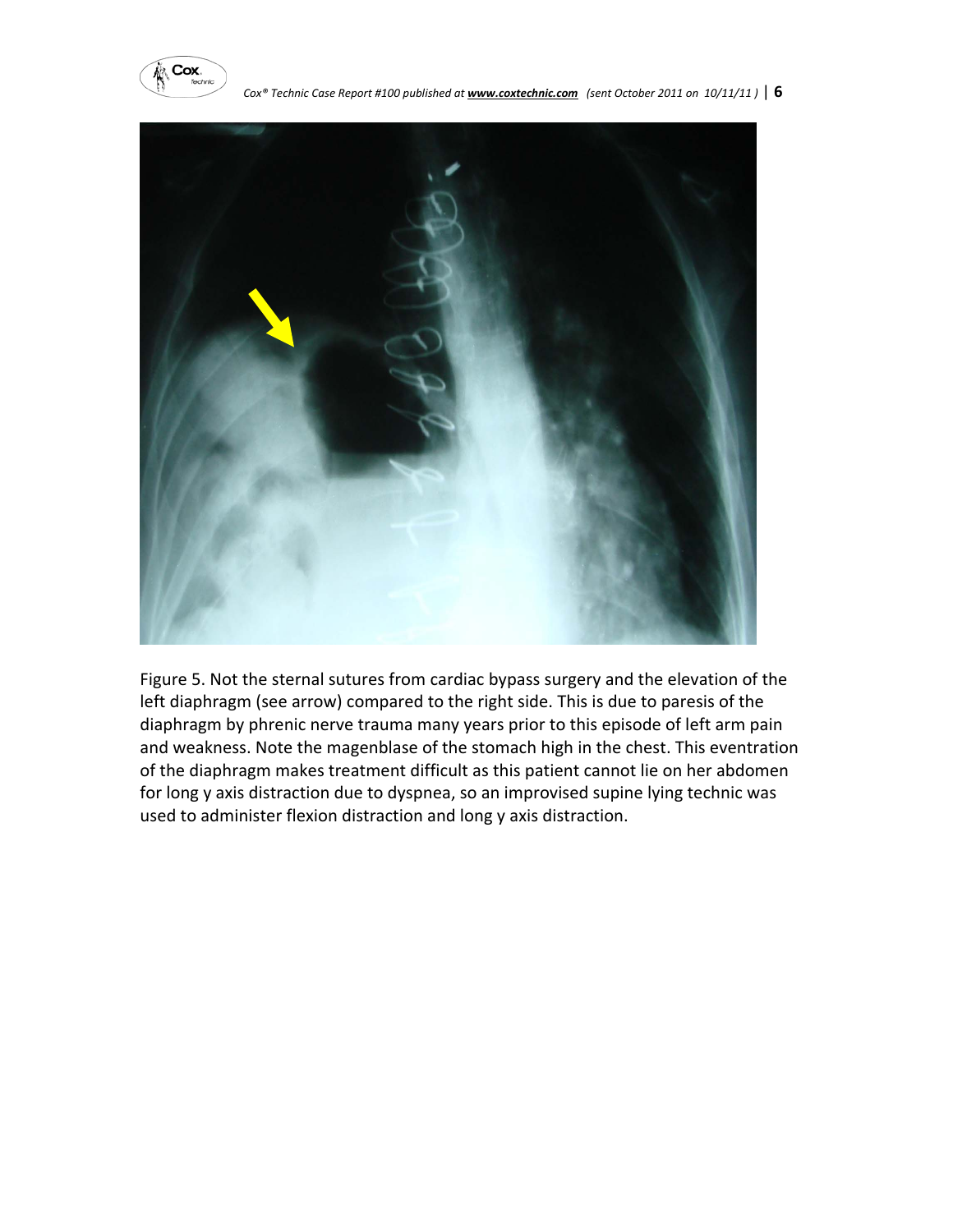



Figure 6. Note the eventrated diaphragm on the lateral projection as shown at the arrow.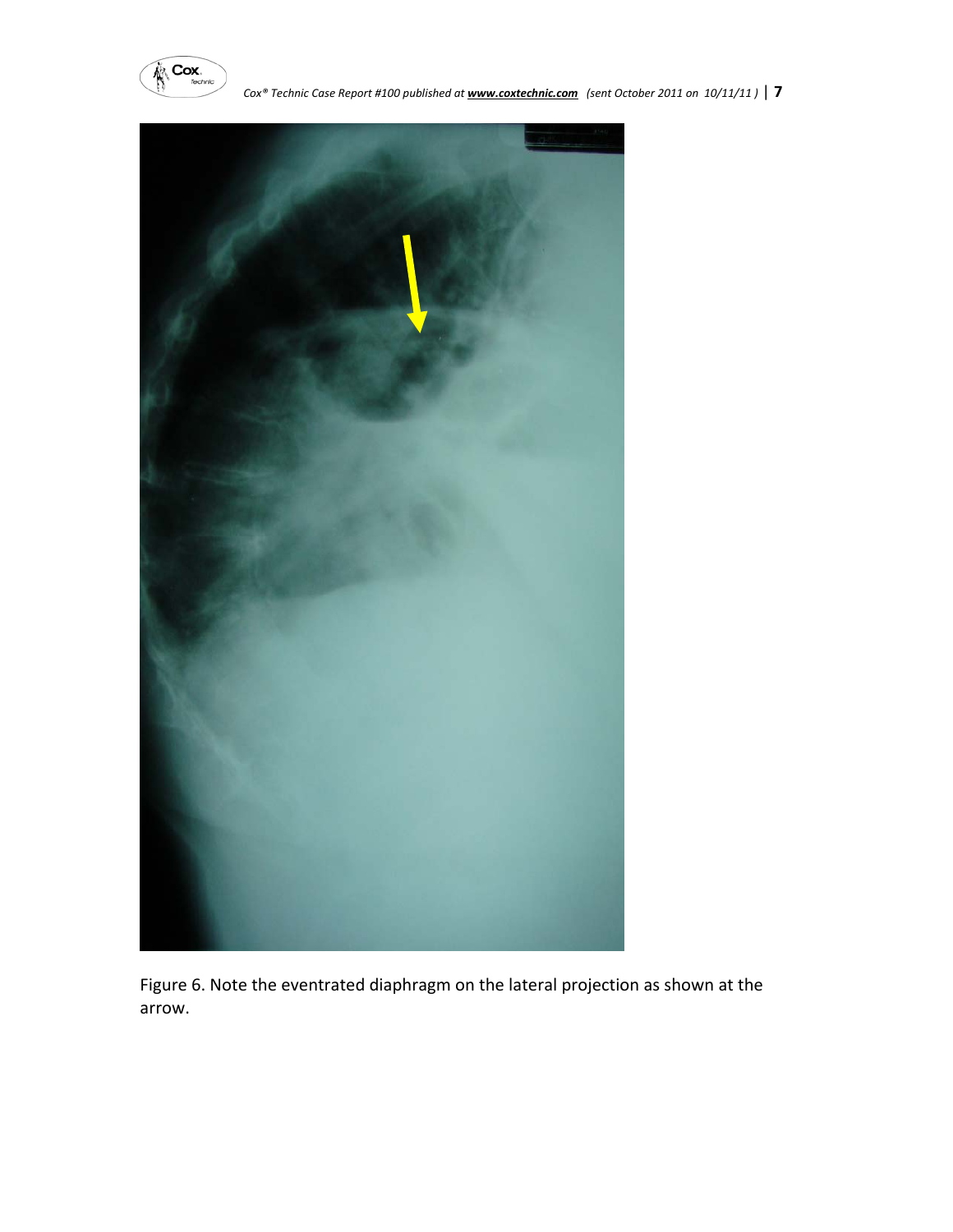

## **INTERPRETATION OF XRAY STUDY:**

**PATIENT AGE**: 79 **DATE OF IMAGING:** 9/20/11 **DATE READ:** 9/20/11

**IMPRESSION**: AP and Lateral thoracic spine x-ray study reveals: (See figures 5 & 6)

- 1. Evidence of past heart surgery with sternal wires.
- 2. Eventration of the left diaphragm.
- 3. Hyperkyphosis with discogenic spondylosis throughout the thoracic spine.
- 4. Dextroscoliosis of the thoracic and levoscoliosis of the lumbar spine, both greater than 10 degree Cobb angle.
- 5. Also note that the magenbalse is high within the chest due to the diaphragm eventration.

**IMPRESSION:** 3 view cervical spine study reveals: (Figures 1‐2)

- 1. Left scoliosis of the cervico-thoracic spine.
- 2. Anterior head carriage with C5‐6, C6‐7 degenerative disc disease.
- 3. Posterior uncinate and facet arthrosis at the C5 and C6 levels.

**IMPRESSION**: Left shoulder x‐ray study reveals. Xrays not shown but report follows.

1. Cystic degeneration of the glenoid fossa and synovial hyperplasia and cystic change of the humeral head. This would indicate degenerative arthritis of the shoulder joint.

**IMPRESSION:** CT scan performed 9-6-11 reveals: (Figures 3 and 4)

1. Left C5‐C6 and C6‐C7 facet arthrosis with posterior endplate hypertrophy that does contact the spinal cord at this level. Also noted is anterolisthesis of C3 on C4. The C5‐C7 disc also reveals advanced degenerative arthritis and enlarged facet joints due to degenerative arthrosis which creates left sided foraminal stenosis at these levels.

### **DIAGNOSIS:**

- 1. Left C5‐C6 and C6‐C7 facet arthrosis creating spinal stenosis of the osseoligamentous canals with compromise of the C5 and C6 nerve roots on the left side.
- 2. Paresis of the left diaphragm resulting in marked eventration of the diaphragm.
- 3. Biceps strength on the left side is reduced to 0/5 with grade 4 or 5 strength of wrist flexion and extension.
- 4. Dynamometer strength on the right side was 50 lbs and on the left was 40 lbs.